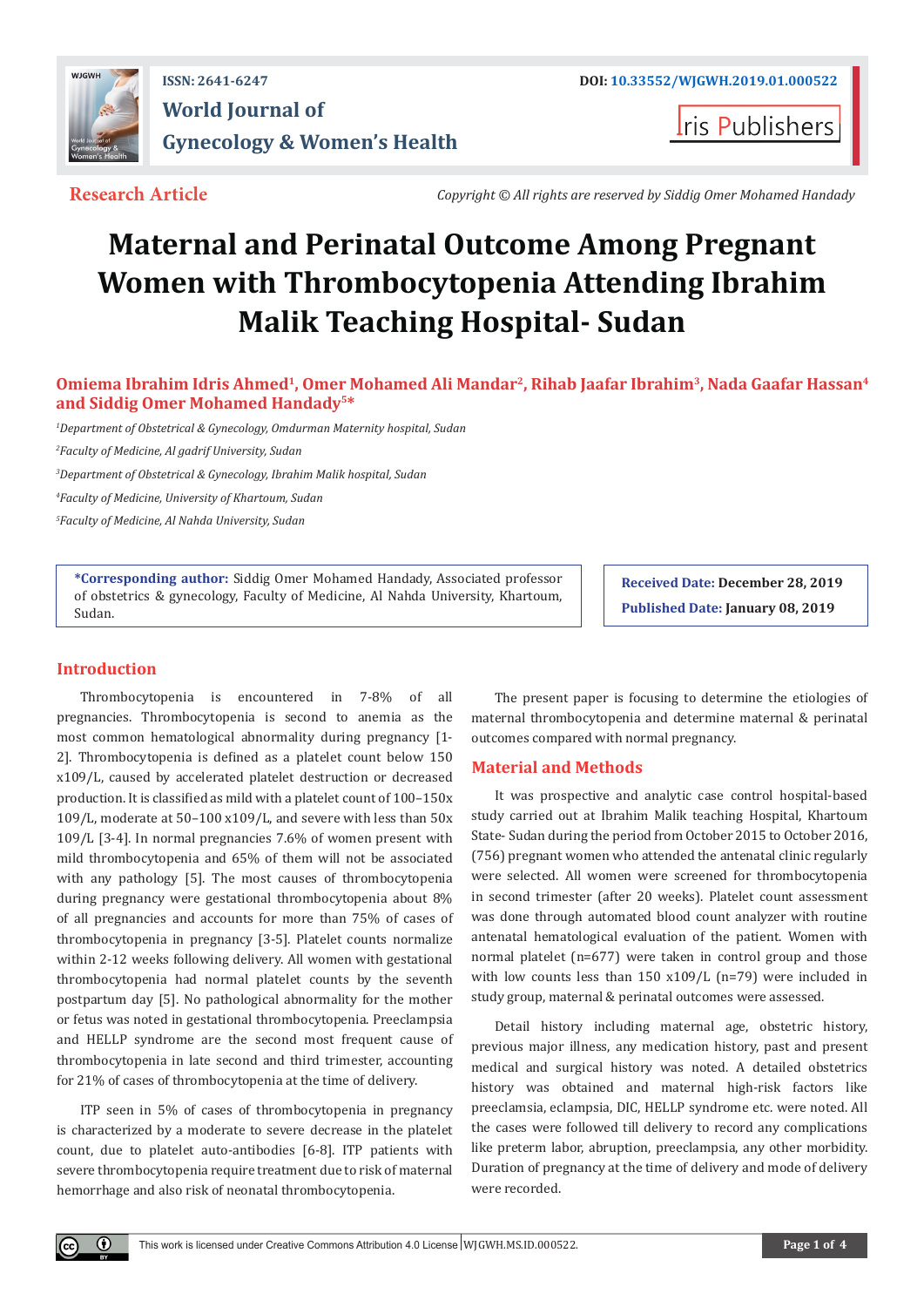Data was entered into SPSS version 22 and analyzed accordingly. The quantitative variables were presented in mean and standard deviation and qualitative variables were presented in frequency and percentages. Important summary statistics were obtained, and associations were examined using chi-square test. Significance level of 0.05 (i.e. P< 0.05) was used to determine the significance of associations being examined.

Ethical clearance and approval for conducting this research was obtained from the general manager of the hospital and informed verbal consent was obtained from every respondent who agreed to participate in the study. Of course, the respondent informed that the study is not associated with experimental or therapeutic intervention while information was collected from her (Table 1-3).

**Table 1:** Types and causes of thrombocytopenia among our study group.

| Item                       |                                           | <b>Frequency</b> | Percent |
|----------------------------|-------------------------------------------|------------------|---------|
| Type of thrombocytopenia   | Mild                                      | 52               | 65.80%  |
|                            | Moderate                                  | 22               | 7.80%   |
|                            | Severe                                    | 5                | 6.40%   |
|                            | Total                                     | 79               | 100.00% |
| Causes of thrombocytopenia | Gestational thrombocytopenia              | 49               | 62.00%  |
|                            | Preeclampsia, eclampsia                   | 17               | 21.5    |
|                            | Idiopathic thrombocytopenic Purpura (ITP) | 5                | 6.40%   |
|                            | HELLP syndrome                            | $\overline{4}$   | 5.10%   |
|                            | Malaria                                   | $\overline{2}$   | 2.40%   |
|                            | <b>HIV</b>                                |                  | 1.30%   |
|                            | Acute fatty liver                         |                  | 1.30%   |
|                            | Total                                     | 79               | 100.00% |

**Table 2:** Shows the nonparametric correlation between the two groups regarding demographic data.

|                             | <b>Study group</b> |                          | <b>Control</b> group |         | P value  |
|-----------------------------|--------------------|--------------------------|----------------------|---------|----------|
|                             | Count              | $\frac{0}{0}$            | Count                | $\%$    |          |
|                             |                    | Age in years             |                      |         |          |
| < 20                        | 10                 | 12.70%                   | 79                   | 11.70%  | 0.136    |
| 20-30                       | 41                 | 51.90%                   | 365                  | 53.90%  |          |
| $31 - 40$                   | 17                 | 21.50%                   | 167                  | 24.70%  |          |
| >40                         | 11                 | 13.90%                   | 66                   | 9.70%   |          |
| Total                       | 79                 | 100.00%                  | 677                  | 100.00% |          |
|                             |                    | GA in weeks at diagnosis |                      |         |          |
| 28-32                       | 19                 | 24.10%                   | 140                  | 20.70%  | 0.89     |
| 33-36                       | 37                 | 46.80%                   | 345                  | 50.90%  |          |
| 37-40                       | 23                 | 29.10%                   | 192                  | 28.40%  |          |
| Total                       | 79                 | 100.00%                  | 677                  | 100.00% |          |
| Party                       |                    |                          |                      |         |          |
| $\mathbf{P} \mathbf{G}$     | 38                 | 48.10%                   | 340                  | 50.20%  | $0.00*$  |
| Multipara                   | 24                 | 30.40%                   | 192                  | 28.40%  |          |
| Grandmultipara              | 17                 | 21.50%                   | 145                  | 21.40%  |          |
| Total                       | 79                 | 100.00%                  | 677                  | 100.00% |          |
| Gestational age at delivery |                    |                          |                      |         |          |
| Preterm                     | 19                 | 24.10%                   | 74                   | 10.90%  | $0.000*$ |
| Term                        | 60                 | 75.90%                   | 603                  | 89.10%  |          |
| Total                       | 79                 | 100.00%                  | 677                  | 100.00% |          |

\*Statistically significant at 0.05 level

**Table 3:** Shows the nonparametric correlation between the two group regarding maternal and fetal outcome.

|                        | <b>Study group</b> |               | <b>Control group</b> |               | P value |  |  |
|------------------------|--------------------|---------------|----------------------|---------------|---------|--|--|
|                        | Count              | $\frac{0}{0}$ | Count                | $\frac{0}{6}$ |         |  |  |
| Maternal complications |                    |               |                      |               |         |  |  |
| Placental abruption    |                    | 6.40%         | 15                   | 2.20%         | $0.00*$ |  |  |

**Citation:** Siddig Omer Mohamed Handady, Omiema Ibrahim Idris Ahmed, Omer Mohamed Ali Mandar, Rihab Jaafar Ibrahim, Nada Gaafar Hassn. Maternal and Perinatal Outcome Among Pregnant Women with [Thrombocytopenia Attending Ibrahim](http://dx.doi.org/10.33552/WJGWH.2019.01.000522) Malik Teaching Hospital- Sudan. W J Gynecol Women's Health. 1(5): 2018. WJGWH.MS.ID.000522. DOI: 10.33552/WJGWH.2019.01.000522.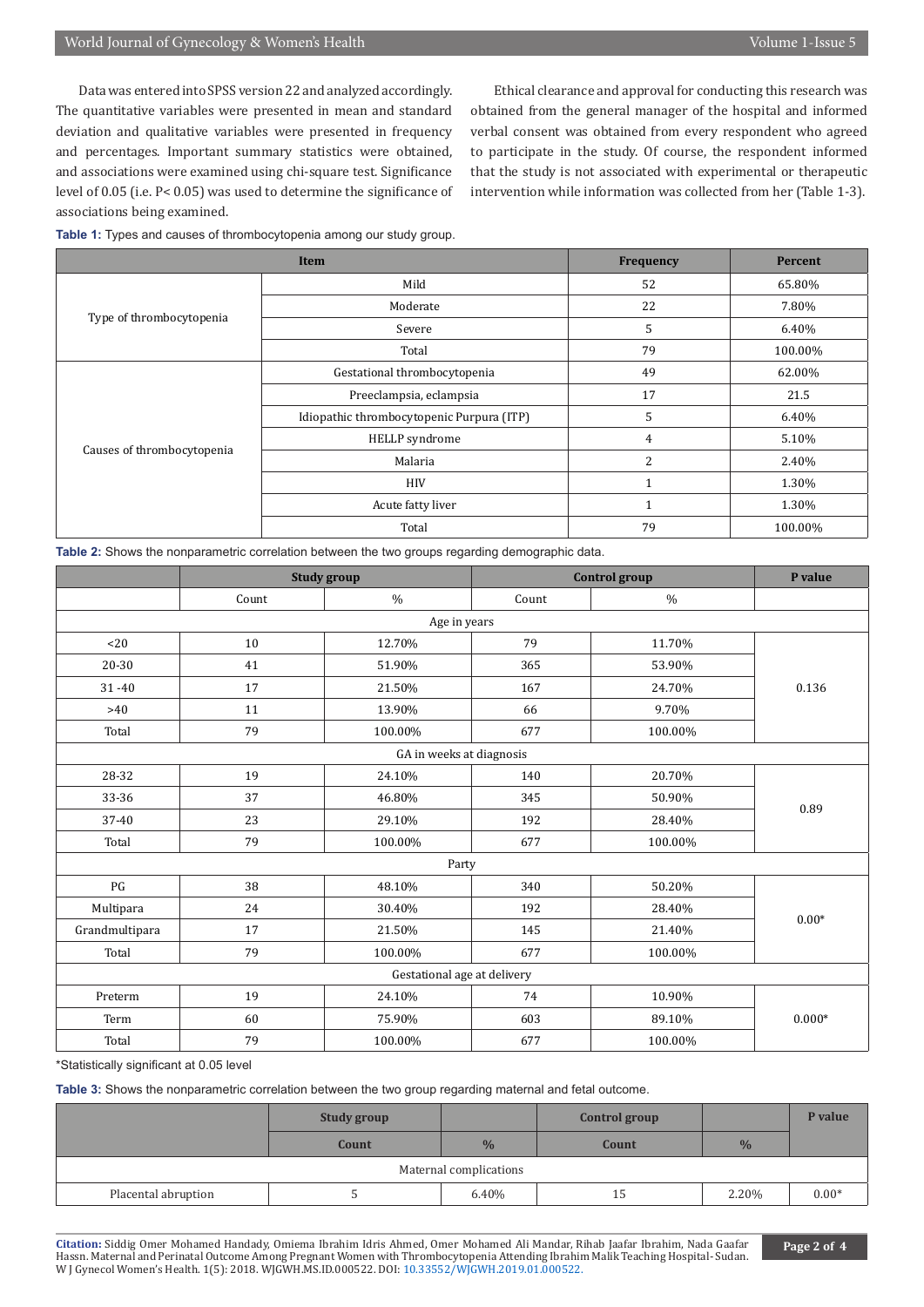| PPH                           | 11             | 13.70%                     | 21               | 3.10%    | $0.02*$ |
|-------------------------------|----------------|----------------------------|------------------|----------|---------|
| <b>DIC</b>                    | 5              | 6.40%                      | 8                | 1.20%    | $0.01*$ |
| Rectus sheath hematoma        | $\overline{4}$ | 5.10%                      | 3                | 0.40%    | $0.00*$ |
| Acute renal failure           | $\mathbf{1}$   | 1.30%                      | $\boldsymbol{0}$ | $0.00\%$ | $0.00*$ |
| Puerperal sepsis              | 5              | 6.40%                      | 3                | 0.40%    | $0.05*$ |
| No complications              | 48             | 60.70%                     | 627              | 92.70%   | $0.01*$ |
| Total                         | 79             | 100.00%                    | 677              | 100.00%  |         |
|                               |                | Perinatal outcome          |                  |          |         |
| Still birth                   | 5              | 6.40%                      | 15               | 2.20%    | $0.02*$ |
| <b>IUGR</b>                   | $\, 8$         | 10.10%                     | 13               | 1.90%    | $0.04*$ |
| Birth asphyxia                | 8              | 10.10%                     | 17               | 2.50%    | $0.00*$ |
| Neonatal thrombocytopenia     | $\overline{4}$ | 5.10%                      | $\Omega$         | $0.00\%$ | $0.01*$ |
| No                            | 54             | 68.30%                     | 632              | 93.40%   | $0.00*$ |
| Total                         | 79             | 100.00%                    | 677              | 100.00%  |         |
| Mode of delivery              |                |                            |                  |          |         |
| Vaginal delivery              | 59             | 74.70%                     | 418              | 61.70%   | $0.01*$ |
| Caesarian section             | 19             | 24.10%                     | 251              | 37.10%   | $0.00*$ |
| Instrumental vaginal delivery | $\mathbf{1}$   | 1.20%                      | 8                | 1.20%    | 0.14    |
| Total                         | 79             | 100.00%                    | 677              | 100.00%  |         |
|                               |                |                            |                  |          |         |
|                               |                | Neonatal nursery admission |                  |          |         |
| Yes                           | 25             | 31.60%                     | 94               | 13.90%   | $0.02*$ |
| No                            | 54             | 68.40%                     | 583              | 86.10%   |         |
| Total                         | 79             | 100.00%                    | 677              | 100.00%  |         |
| Hospital stay (days)          |                |                            |                  |          |         |
| 1-3 days                      | 32             | 40.5%                      | 603              | 89.10%   | $0.01*$ |
| >3 days                       | 47             | 59.5%                      | 74               | 10.90%   |         |
| Total                         | 79             | 100.00%                    | 677              | 100.00%  |         |

\*Statistically significant at 0.05 level

#### **Discussion**

Thrombocytopenia is second to anemia as the most common hematologic abnormality encountered during pregnancy. In this study, the prevalence of thrombocytopenia among the pregnant women was 10.4%. This figure is similar to studies conducted in Sudan (8.8%) and (8.8%) in Iraq [9, 10]. However, our result is lower than studies conducted in Ghana (15.3%) and Nigeria (13.5%) [11, 12].

 Among the thrombocytopenic pregnant women included in the present study, (65.8%) of the women had mild thrombocytopenia while 22(27.8%) and 5(6.4%) of women were moderate and severe thrombocytopenic respectively. These results are the same with the study conducted in Iraq [10] and it also agrees with studies conducted in Ghana and Nigeria which showed the presence of high frequency of mild thrombocytopenia [11, 12].

 The present study revealed that, gestational thrombocytopenia accounts for the majority of thrombocytopenia's and is characterized by mild thrombocytopenia, which correlate with other studies [11-13]. More over our study demonstrated gestational thrombocytopenia not associated with any adverse events for either the mother or baby and requires no specific treatment; but the other etiologies must be excluded (i.e. megaloblastic anemia, immune thrombocytopenia, eclampsia, and liver disorders) before labeling the patient as gestational thrombocytopenia.

Also, our study demonstrates other cases of thrombocytopenia due to preeclampsia and HELLP syndrome. Other causes were febrile conditions like malaria which are endemic in our area and some rare causes include DIC, ITP.

In our study 24.1% of subjects had delivered by LSCS and 75.9% patient delivered vaginally which was not similar to study by Singh et al (LSCS 36% and NVD 64%) but comparable to Ruggri, et al. [14-15] (LSCS 20% and NVD 80%). Whereas the incidence of LSCS was higher in the studies conducted by Pafumi et al (55%) and Yuce et al (56%) [16-17].

The present study demonstrated that pregnant women with thrombocytopenia had significantly higher maternal and neonatal morbidity than did control group. The major maternal complications in our study were placental abruption, PPH, DIC, rectus sheath hematoma, acute renal failure and puerperal sepsis, while preterm deliveries, birth asphyxia, IUGR, and stillbirths were most neonatal complications seen in thrombocytopenia group.

**Citation:** Siddig Omer Mohamed Handady, Omiema Ibrahim Idris Ahmed, Omer Mohamed Ali Mandar, Rihab Jaafar Ibrahim, Nada Gaafar Hassn. Maternal and Perinatal Outcome Among Pregnant Women with [Thrombocytopenia Attending Ibrahim](http://dx.doi.org/10.33552/WJGWH.2019.01.000522) Malik Teaching Hospital- Sudan. W J Gynecol Women's Health. 1(5): 2018. WJGWH.MS.ID.000522. DOI: 10.33552/WJGWH.2019.01.000522.